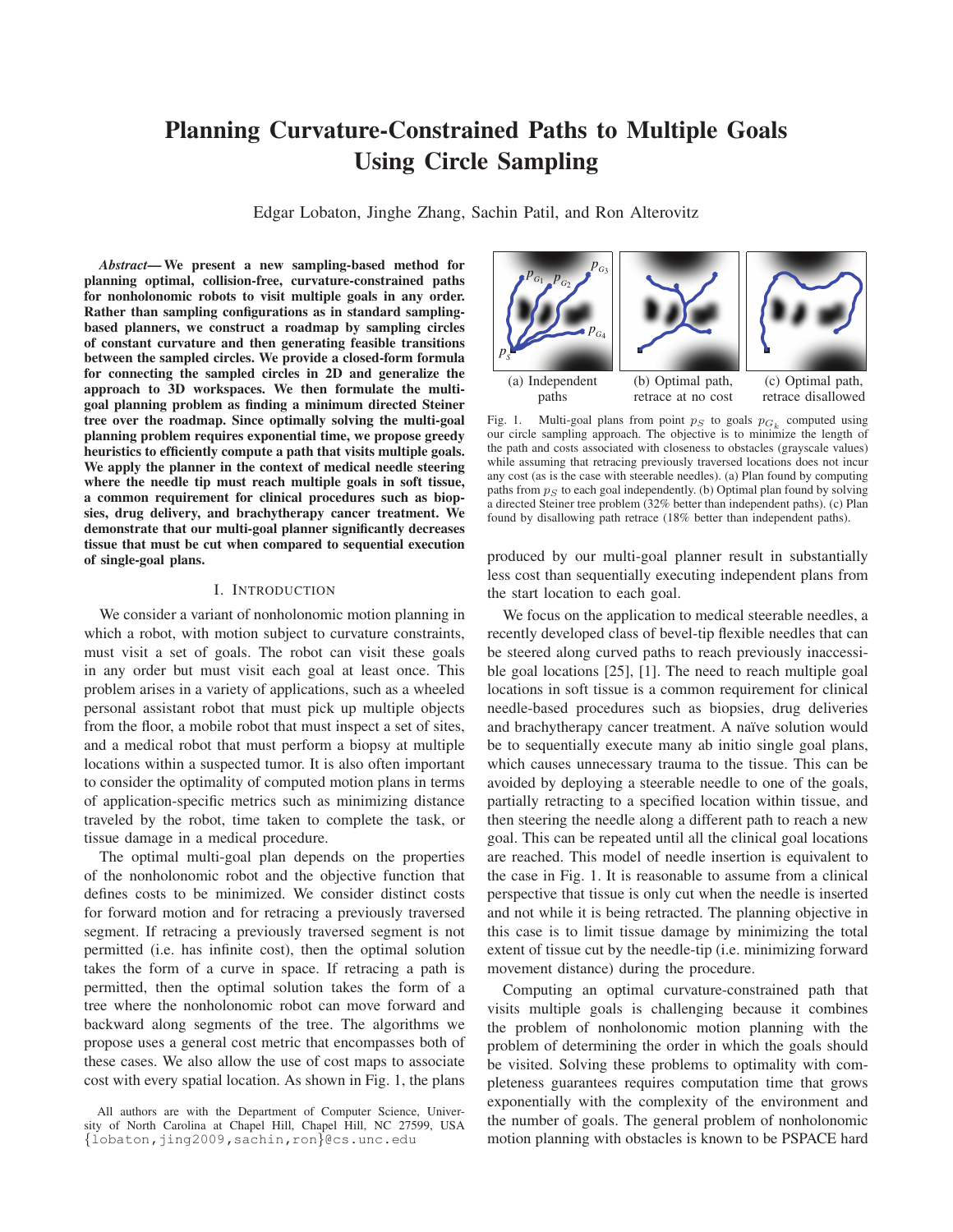[13], while the goal ordering problem is equivalent to the directed Steiner tree problem which is NP-complete [3].

We make two key contributions. *First*, we introduce a new subpath-based sampling approach to compute curvatureconstrained paths that generalizes to both 2D and 3D environments. Instead of sampling points in the configuration space and attempting to connect them, our method constructs a roadmap by randomly sampling circles of bounded curvature and generating feasible transitions between these circles. The resulting roadmap is used to solve multi-goal queries by computing a directed Steiner tree over the roadmap, which is a minimum-cost tree rooted at the start configuration that visits all the goals. *Second*, we introduce greedy heuristics that reduce the exponential complexity of multi-goal planning and quickly compute approximate plans that work well in practice. The computational complexity of the heuristics is  $O(N_G |E| + N_G |V| \log |V|)$ , where  $N_G$  is the number of goals and  $V$  and  $E$  are the set of vertices and edges in the roadmap, respectively.

We apply our method to compute curvature-constrained paths in environments with obstacles. We present results in 2D as well as preliminary results in 3D. We demonstrate that the proposed greedy heuristics converge to within 5% of the optimal solution and offer significant improvements as compared to the naïve approach of sequentially executing multiple single-goal plans.

## II. RELATED WORK

Nonholonomic motion planning is a well-studied area in robotics and related fields [4], [13]. Prior work has analyzed optimal paths for curvature-constrained mobile robots using a discrete set of canonical trajectories [6], [22], [9]. These approaches have been extended to compute optimal paths in workspaces with obstacles using graph search algorithms on grid-based cost maps [15], [20]. These methods do not scale well to higher dimensions and only ensure optimality up to the chosen grid resolution. Other approaches compute optimal paths using variational methods to solve a two-point boundary value problem [12], [2]. Variational methods are computationally expensive and may suffer from numerical issues.

Sampling-based motion planning has become increasingly popular in recent years [13]. Extensions to the probabilistic roadmap planner (PRM) [11] and rapidly-exploring random trees (RRT) algorithm [14] have been proposed to consider nonholonomic robots with differential constraints. Instead of sampling points in the configuration space and connecting them like in PRMs or RRTs, our method samples feasible subpaths in the configuration space by sampling circles of bounded curvature and generating feasible transitions between these circles. Our method is applicable to a wide variety of robots with steering mechanisms and generalizes to both 2D and 3D workspaces.

We focus on the application of steering flexible, bevel-tip needles through tissue for clinical procedures such as biopsies and drug injections. These needles naturally follow paths of constant curvature [25], which can also be varied using duty-cycling [16]. Single-query motion planning for steerable needles has been extensively studied for 2D workspaces [1] and 3D workspaces [10], [7], [18], [19]. These methods do not address optimal, multi-goal planning.

Often, a steerable needle has to reach multiple goals within a region of interest such as a tumor. Multi-goal motion planning also arises in other domains such as wheeled personal assistant robots picking up multiple objects off the floor and industrial robots performing coordinate measurements [24], site inspections [5], drilling [8] and spot-welding [23]. Once an appropriate roadmap is obtained, the multi-goal planning problem is equivalent to the minimum directed Steiner tree problem. Saha et al. [23] use an approximate solution provided by Chekuri et al. [3] to solve the multi-goal planning problem for a holonomic robot arm used for spotwelding. Recently, Elinas [8] used genetic algorithms (GA) in combination with a PRM planner to compute an approximate Hamiltonian tour for a car-like nonholonomic blasthole drill for mining operations. In contrast, our approach allows the robot to retrace configurations in the roadmap, as is the case with needle steering applications. Our approach is easier to implement and computationally efficient as compared to the variational solver [12] used by Elinas [8] to construct edges in the roadmap.

#### III. PROBLEM DEFINITION

We consider a nonholonomic robot modeled as a simple car with a minimum turning radius  $r$  (equivalent to maximum curvature  $\kappa = 1/r$ ). This model is applicable to bevel-tip steerable needles being controlled in an imaging plane [1]. We model the environment as a 2D domain with polygonal obstacles. The robot's configuration  $q$  is defined by its position  $(x, y)$  and its orientation  $\theta$  on the plane. The robot is constrained to begin at a position  $p<sub>S</sub>$  at any orientation. As the robot moves, it traces a path  $\gamma(t) : [0, T] \rightarrow \mathbb{R}^2$ parameterized by arc-length  $t \in [0, T]$ . The curvature of the path is bounded in magnitude by constant  $\kappa$ . As the robot moves along  $\gamma(t)$ , it accumulates costs  $f(\gamma(t))$ , where the positive cost function  $f : \mathbb{R}^2 \to \mathbb{R} \cup {\infty}$  is defined over the 2D environment. The cost metric is application specific and can represent quantities such as distance traveled, clearance from workspace obstacles, time taken to complete the task, or extent of tissue damage. If the robot retraces a point  $\gamma(t)$ in the domain, then it incurs cost  $g : \mathbb{R}^2 \to \mathbb{R} \cup {\infty}$  in subsequent instances, which may or may not be equal to  $f$ depending on the application. The total cost J for a path  $\gamma$ is hence:

$$
J(\gamma) = \int_0^T \left\{ \begin{array}{ll} f(\gamma(t)) & \text{if } \forall t' < t, \gamma(t) \neq \gamma(t') \\ g(\gamma(t)) & \text{otherwise} \end{array} \right\} \, dt \tag{1}
$$

The path begins at  $p_S$ , so  $\gamma(0) = p_S$ . Depending on the application, we may require that  $\gamma(T)$  terminate at  $p_S$ . The objective is to compute a path  $\gamma$  that visits a set of  $N_G$  goal points  $p_{G_1}, p_{G_2}, \ldots, p_{G_{N_G}}$  and minimizes J.

We note that the flexibility in defining  $f$  and  $g$  on a problem-specific basis allows us to consider a wide variety of applications. If our objective is to find the shortest path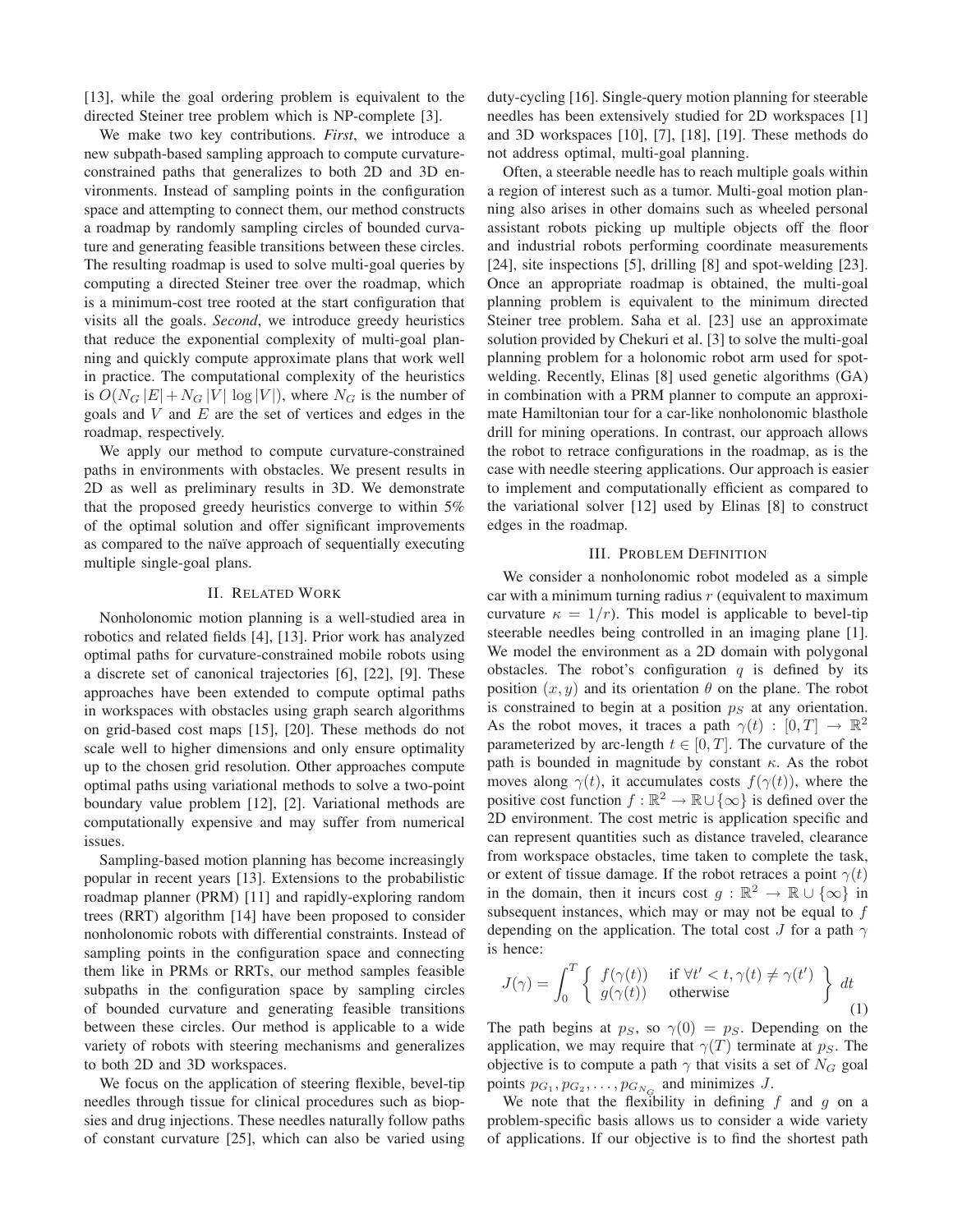

Fig. 2. Constructing a roadmap. (a) A set of sampled subpaths. (b) Bridges and subpath segments joining them to form a roadmap. (c) Graphical representation of the roadmap.

while avoiding obstacles, then we define the cost functions  $f$ and  $q$  to have value 1 in the feasible space of the environment and  $\infty$  at regions occupied by the obstacles. Setting  $q = 0$ corresponds to ignoring the cost of retracing a path. This setting is particularly relevant to quantifying tissue damage during needle steering since retraction of the needle does not damage new tissue. This type of problem is illustrated in Fig. 1 (b). Another variant of this problem corresponds to setting  $q = \infty$ , which prohibits retracing previously traversed subpaths. An example of such a plan is illustrated in Fig. 1 (c).

In keeping with the application of needle steering, for simplicity of presentation we will assume throughout the rest of the paper that forward motion incurs cost  $(f(x) = 1)$ while retracing a path incurs no cost  $(q(x) = 0)$ . However, our formulation can be easily modified to account for any of the previously mentioned conditions. Under our assumptions, a needle can be deployed to one of the goals, retracted to a specified location, and then deployed again along a different path to reach a new goal. The process can be repeated until all goals are reached. The total cost of the plan is the total length that the needle was deployed (without counting retractions).

In section IV, we consider the special case of  $N<sub>G</sub> = 1$ . In section V, we generalize to any  $N<sub>G</sub>$ . We present results in a 2D environment in section VI. We then extend our formulation to the case of 3D environments and present results in 3D in section VII.

## IV. SINGLE GOAL PLANNING

#### *A. General Framework*

Sampling-based methods for path planning traditionally take the approach of sampling the robot's configuration space and finding control sequences or local plans that connect the sampled configurations. Instead of sampling points in the configuration space, our approach is to sample feasible subpaths and connect them.

We begin by sampling *subpaths* that satisfy the nonholonomic constraints on the robot's motion. Due to the curvature constraint in our problem, we choose to sample circles of radius  $1/\kappa$ . Paths constructed with segments of constant curvature can be used to approximate arbitrary paths with bounded curvature. We then create a roadmap using a local planner that connects subpaths together. Given subpaths  $z^{(i)}$ and  $z^{(j)}$ , we denote the *bridge* between i and j,  $z^{(ij)}$ , as their connecting path. We note that our selection of circles as subpaths is one of many options. Selecting subpaths with 0 time duration would correspond to single points in the



Fig. 3. Finding the shortest path between points  $p_S$  and  $p_G$  by using the roadmap from Fig. 2. (a) Circles passing through the start and goal locations are added, and arc bridges connecting these new circles are found. (b) The graph model with the new vertices and edges. (c) The shortest path in the graph corresponds to a path in the physical space that satisfies the curvature constraints.

configuration space and the constructed roadmap becomes a traditional PRM. We show that by selecting full circles as our subpaths, it is easier to find connections between the subpaths and that a small number of subpaths will be needed to yield a highly connected roadmap.

In this section, we discuss how to construct a roadmap and demonstrate how to find an optimal path  $\gamma$  connecting a start point  $p_S$  to a goal point  $p_G$ .

## *B. Constructing a Roadmap using Sampled Circles*

We begin by sampling the centers of circles with radii  $1/\kappa$ . Any random or pseudo-random sampling could be used; our implementation uses a Halton sequence [13] in order to obtain a disperse and uniform sampling of the 2D domain. We assume that the robot's motion through a circle  $C$  is in the clockwise direction, as shown in Fig. 2 (a).

After sampling the circles, we must create bridges between the circles. Given circles  $C_i$  and  $C_j$  we can find a circle  $C_{ij}$  tangential to them as long as the distance between their centers is less than  $4/\kappa$ . Note that in most cases there exist two such connecting circles and we always choose the one with the shortest length as the bridge  $z^{(ij)}$ . The subpaths are now segments of the original sampled circles, and the bridges are segments of the connecting circles, as shown in Fig. 2 (b).

It is clear that given this construction, the paths in the roadmap will satisfy the model constraints from Section III. Note that the bridges define counter-clockwise paths that are only capable of connecting clockwise subpaths. If we consider counter-clockwise subpaths, these would not be able to connect to their clockwise counterparts, which would generate two disjoint roadmaps. Hence, it is important that we only consider one consistent orientation for the subpaths. The process is illustrated in Fig. 2 (b) in which bridges are marked as dark circular segments and the segments of the subpaths connecting them are marked as gray segments.

A graphical representation of the roadmap is obtained by representing each bridge  $z^{(ij)}$  as a vertex and subpath segments joining them as directed edges as shown in Fig. 2 (c). We note that bridges and subpaths that intersect obstacles are omitted from the graph.

# *C. Adding Start and Goal Points*

Next, we solve for a path connecting a start point  $p_S$ to a goal point  $p<sub>G</sub>$ . The basic approach is to add vertices  $v_S$  and  $v_G$  to the graphical representation and connect to bridges whenever possible. We also consider the case where the orientation of the path at  $p<sub>S</sub>$  and  $p<sub>G</sub>$  are variables that can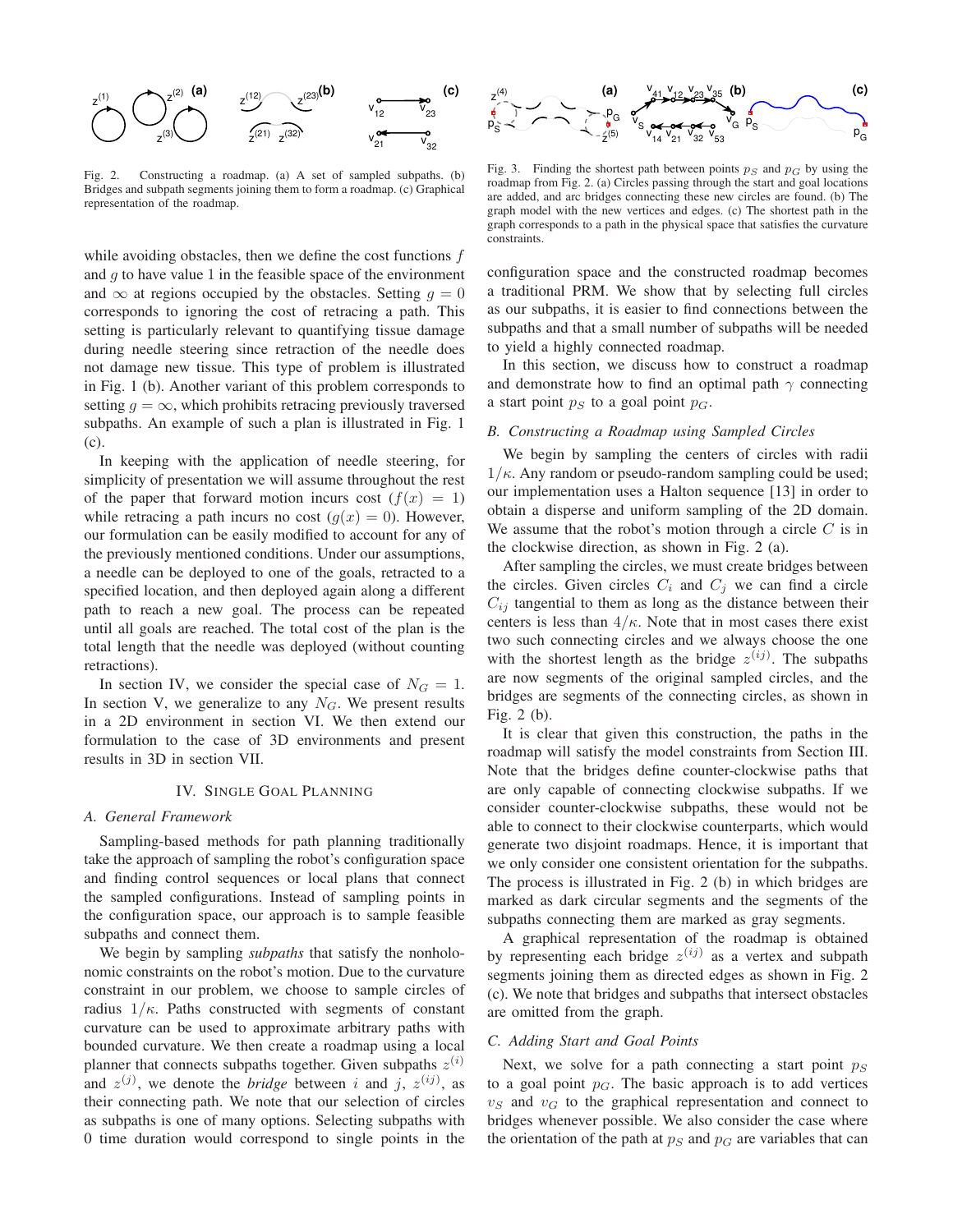be optimized. In this case, we sample circles passing through  $p_S$  and  $p_G$  at different allowed orientations. Then, we add the vertices  $v_S$  and  $v_G$ , and any resulting bridge from the newly sampled circles. Alternatively, we can enforce a given orientation from the entry point by sampling a single circle at the appropriate position.

This process is illustrated in Fig. 3 in which circles  $z^{(4)}$  and  $z^{(5)}$  are added, and a new roadmap and graph representation are computed.

## *D. Computing an Optimal Solution*

Our objective is to compute a path that minimizes the cost function J. We can transform this optimal path planning problem into a graph problem using the roadmap constructed above. The weights for the vertices and edges in our graphical representation would correspond to the function  $f$  or g integrated over the arc-length of the associated circular segment. The vertices  $v<sub>S</sub>$  and  $v<sub>G</sub>$  receive a weight of 0. Once this graph has been constructed, we can apply standard graph shortest path algorithms to find the path with the lowest cost. A simple example is illustrated in Fig. 3 (c).

As the number of sampled circles increases, the probability that this method returns a feasible solution when one exists approaches 1 assuming that there exists a path with  $\epsilon$  clearance away from the obstacles. We can argue this probabilistic completeness in the following manner. Let  $\gamma'$  be a path connecting two locations  $p_S$  and  $p_G$  in the environment which satisfies our kinematic constraints. Path  $\gamma'$  must be formed by segments of circles at given locations with alternating orientations of the arc. Let  $\{o_i\}$ be the collection of the centers of the circles with clockwise orientation. Perturbing the path by small amounts (which assumes that we have at least an  $\epsilon$  clearance around the path) will slide the points  $o_i$  creating small neighborhoods around them. We can form a path joining the points  $p_S$  and  $p_G$ by sampling circles from these neighborhoods, which will occur with increasing probability as the number of samples increases due to our uniform sampling of the space.

#### V. MULTI-GOAL PLANNING

In this section we extend the result of the previous section to search for paths starting at location  $p_S$  and reaching multiple goal points  $\{p_{G_k}\}_{k=1}^{N_G}$ , where  $N_G$  is the number of goals.

The formulation of the problem for multiple goals is similar to the single-goal case. A weighted graph can be constructed in the same way as before. Our objective in this case is to find a path rooted at  $v<sub>S</sub>$  such that the path visits all of the goals and minimizes the sum of the costs of the arcs visited.

The solution to this problem is the same as the solution for the Steiner directed tree problem, which is defined as finding the minimum cost directed tree rooted at  $v_S$  and spanning all of the goal vertices. Unfortunately, it is known that the Steiner tree problem is NP-complete and several approximation techniques are available in the literature [3].

## **Algorithm 1** Complete Algorithm

- **Require:** A distance matrix  $D$ , a root vertex  $v<sub>S</sub>$ , a set of goal vertices  $V = \{v_1, v_2, \cdots v_N\}.$
- 1: Set the list of edges forming the tree  $T = \emptyset$ , and set the length of the tree  $d = \infty$ .
- 2: **if**  $|V| = 1$  **then** add  $(v_S, v_1)$  to T, set  $d = D(v_S, v_1)$ and go to Step 11.
- 3: **for** all partitions of V into sets  $V_a$  and  $V_b$  **do**
- 4: **for** all vertices  $v_0$  in the graph **do**
- 5: Get  $T_a$  and  $d_a$  from a recursive call to the algorithm using  $D$ ,  $v_0$  and  $V_a$  as inputs.
- 6: Get  $T_b$  and  $d_b$  from a recursive call to the algorithm using  $D$ ,  $v_0$  and  $V_b$  as inputs.
- 7: Let  $d' = d_a + d_b + D(v_s, v_0)$ .
- 8: **if**  $d' < d$  **then** set  $d = d'$  and set T to be  $\{(v_S, v_0)\} \cup T_a \cup T_b.$
- 9: **end for**
- 10: **end for**
- 11: **return**  $T$  and  $d$ .

**Algorithm 2** Shortest 1st Heuristic Algorithm

- **Require:** A weighted graph  $W$ , a root vertex  $v_S$ , a set of goal vertices  $V = \{v_1, v_2, \cdots v_N\}.$
- 1: Set the list of edges forming the tree  $T = \emptyset$ , and set the length of the tree  $d = 0$ .
- 2: **while**  $|V| > 0$  **do**
- 3: Choose the goal in  $V$  with the smallest cost from  $v_S$ using W. Let it be  $v_0$  with path P.
- 4: Add the cost of P to d.
- 5: Set  $T = T \cup P$  and remove  $v_0$  from V.
- 6: Set the weight in  $W$  of every edge in  $P$  to 0.
- 7: **end while**
- 8: **return** T and d.

A complete solution to this problem can be obtained by exploiting the fact that the solution has to be a tree. We note that the solution must start from vertex  $v<sub>S</sub>$  as a single path and then split into two paths (we account for a single path splitting into *n* paths at a vertex by having  $n - 1$  twoway splits at the same vertex). Each split path will reach a subset of the goals. These subsets form a partition. Each path then splits again, and the process is repeated until there is a single goal per path. The process is illustrated in Algorithm 1 in which we assume that  $D$  is a matrix storing the distance between any pair of points in the graph. The tree is specified by a collection of edges in  $D$ , where each edge represents the shortest path between the corresponding vertices.

Given that there is a total of  $N_G$  goals and  $N_v$  vertices in the graph, there are  $2^{N_G-1}-1$  possible partitions of the goals which yields a total of  $N_v(2^{\tilde{N}_G-1}-1)$  recursive iterations in the first level. Since for every new level  $k$  of recursion the algorithm will need less than  $N_v(2^{N_G-k}-1)$  iterations, an upper bound to the number of iterations for the algorithm is  $(N_v(2^{N_G-1}-1))^{N_G-1}$ . Note that the complexity increases dramatically with the number of goals.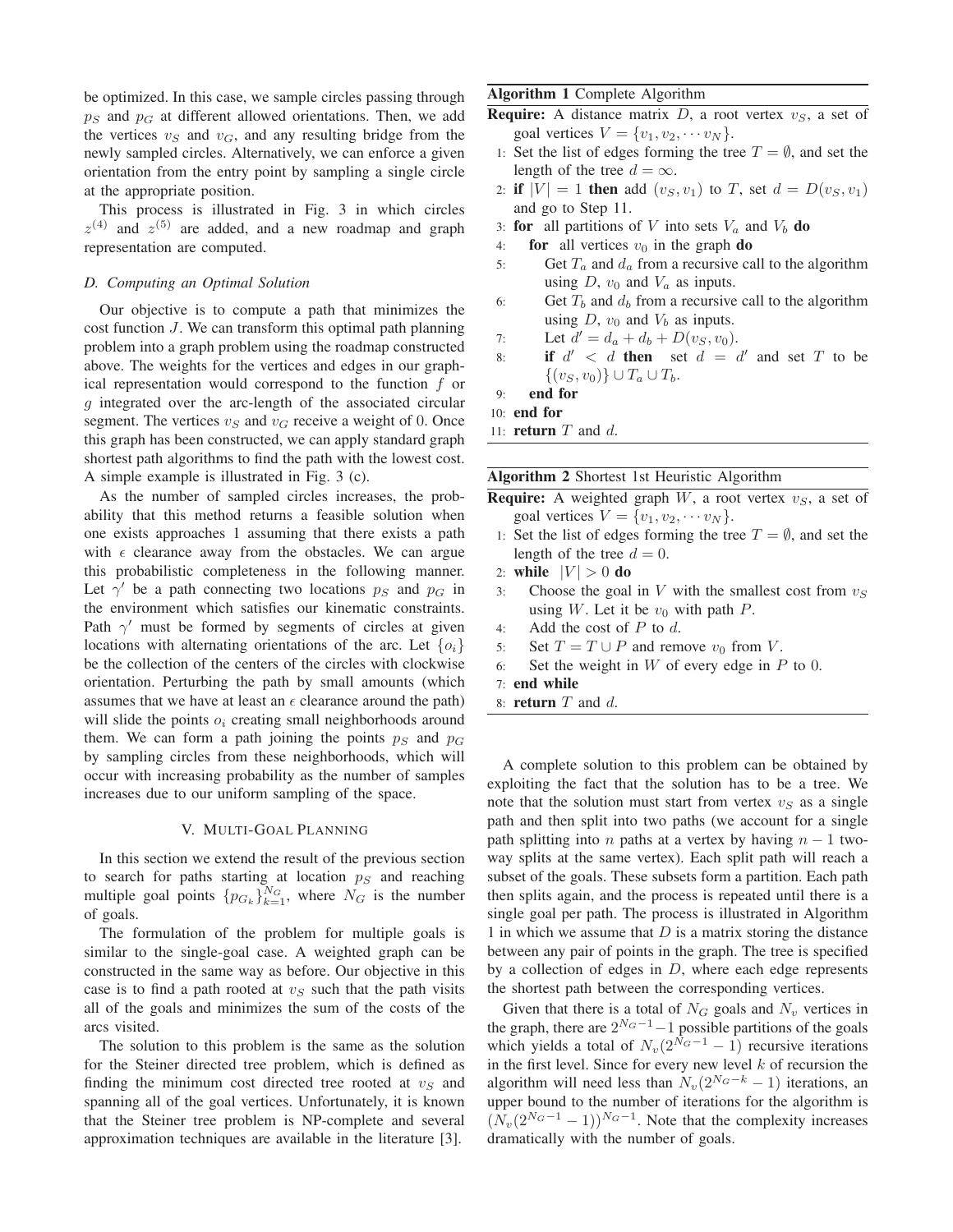

Fig. 4. Plan execution for a steerable needle. (a) Goals are numbered using a depth first approach on the tree selected from the graph. (b) The goal  $p_{G_1}$ is visited. (c) The needle is retracted to junction point  $v_2$  and then deployed towards  $p_{G_2}$ . The process can then be repeated to get to  $p_{G_3}$ .

Due to the complexity of searching for the optimal solution to our problem, we will consider several heuristics. In Algorithm 2, we introduce the **Shortest 1st** heuristic that selects paths to the goals by choosing the paths with the smallest distance first. We also define the **Longest 1st** heuristic that selects the longest distance path first. Note that both of these approaches only require  $N_G$  computations of the shortest path in the graph, which yields a computational complexity of  $O(N_G |E| + N_G |V| \log |V|)$ . We also introduce the **Combinatorial** heuristic in which we try all possible orderings (instead of selecting the shortest or longest) and select the ordering with the shortest length. Note that this approach requires  $N_G!$  times more computations.

Since our solutions will be a directed tree rooted at  $v<sub>S</sub>$ , it is straightforward to determine how to execute a plan for visiting the goal vertices. All that is required is to label all vertices in the directed tree using a depth-first approach and visit the goals in the order in which they appear by first moving the robot to the first goal and then retracting until the robot gets to the vertex from which it can branch off to the next goal. The process is illustrated in Fig. 4. Using a depth-search approach the goals are labeled from  $p_{G_1}$  to  $p_{G_3}$ . After visiting the first goal, the robot retracts to the position of vertex  $v_2$  and then moves to goal  $p_{G_2}$ . The process is repeated one more time by retracting to  $v_1$  and then moving to goal  $p_{G_3}$ .

#### VI. RESULTS

We analyze the performance of our approach to multi-goal planning using the environments shown in Fig. 1 and Fig. 4. We model the environment as a unit square. The minimum permissible radius of curvature is set to 0.1 units. We add 4 tangential circles at the start point and each goal (as described in Section IV).

In order to experimentally analyze the probabilistic completeness of our algorithm, we study the effect of the density of the subpaths on the connectivity of the roadmap for the environment in Fig. 4. To experimentally consider the effect of different situations, we independently select points in each experiment for the start and goal locations using a uniform random distribution. Fig. 5 (left) illustrates the proportion of times in which the algorithm was able to find a path between arbitrary entry points and goals. Each point in the plot is computed using 500 iterations of random sampling. As observed in the plot, the probability of finding a path

using this approach quickly increases with the number of sampled subpaths.

Fig. 5 (middle) and (right) show the dependence of the number of bridges (vertices in the graph) and connections between bridges (edges in the graph) on the number of subpaths.

For the multi-goal planning problem, we compare the performance of the Complete Algorithm 1 against the Shortest 1st, Longest 1st, and Combinatorial heuristics. We also compare against the **Approximation** algorithm proposed by C. Chekuri et al. [3] by setting their approximation parameter  $i = 3$  (the higher the number the better the approximation and the cost is proportional to  $n^{O(i)}$  where n is the number of vertices in the graph). Fig. 6 summaries our findings for solving the multi-goal problem for 3 goals using the environment in Fig. 4. Here we also compare the methods against computing plans independently for each goal and summing their distances (labeled **Independent**). The comparison was done by sampling 200 different configurations of initial and goal locations. We stored the ratios of the total cost for the different multi-goal plans to the cost of the solution obtained from the Complete algorithm. Box plots of these ratios are presented in Fig. 6 using a roadmap generated from 50 subpaths. The Combinatorial approach yields the best results followed by the Shortest 1st heuristic.

We also compared the cost of plans computed using our approach to those obtained by constructing multi-goal, curvature-constrained paths using the rapidly-exploring random tree (RRT) algorithm [14]. In particular, we use a 2D



Fig. 5. Dependence of connectivity on the number of subpaths. Each data point is based on the average of 500 independent experiments. (Left) The proportion of runs in which a path connecting the start and goal points is found. (Middle) The number of bridges, i.e. vertices in the roadmap, increases superlinearly. (Right) A similar dependency is observed for the number of connections between bridges, i.e. the edges in the roadmap.



Fig. 6. Comparison of the ratios between the different heuristic and approximation algorithms against the outcome from the Complete Algorithm 1. For each algorithm, we computed ratios for 200 independent experiments involving random sampling of the start points and 3 goal locations. The results correspond to 50 subpaths (about 600 vertices in the graph) while similar results were observed for 20, 30 and 40 subpaths. Ratios close to 1 indicate a good approximation of the Complete Algorithm solution.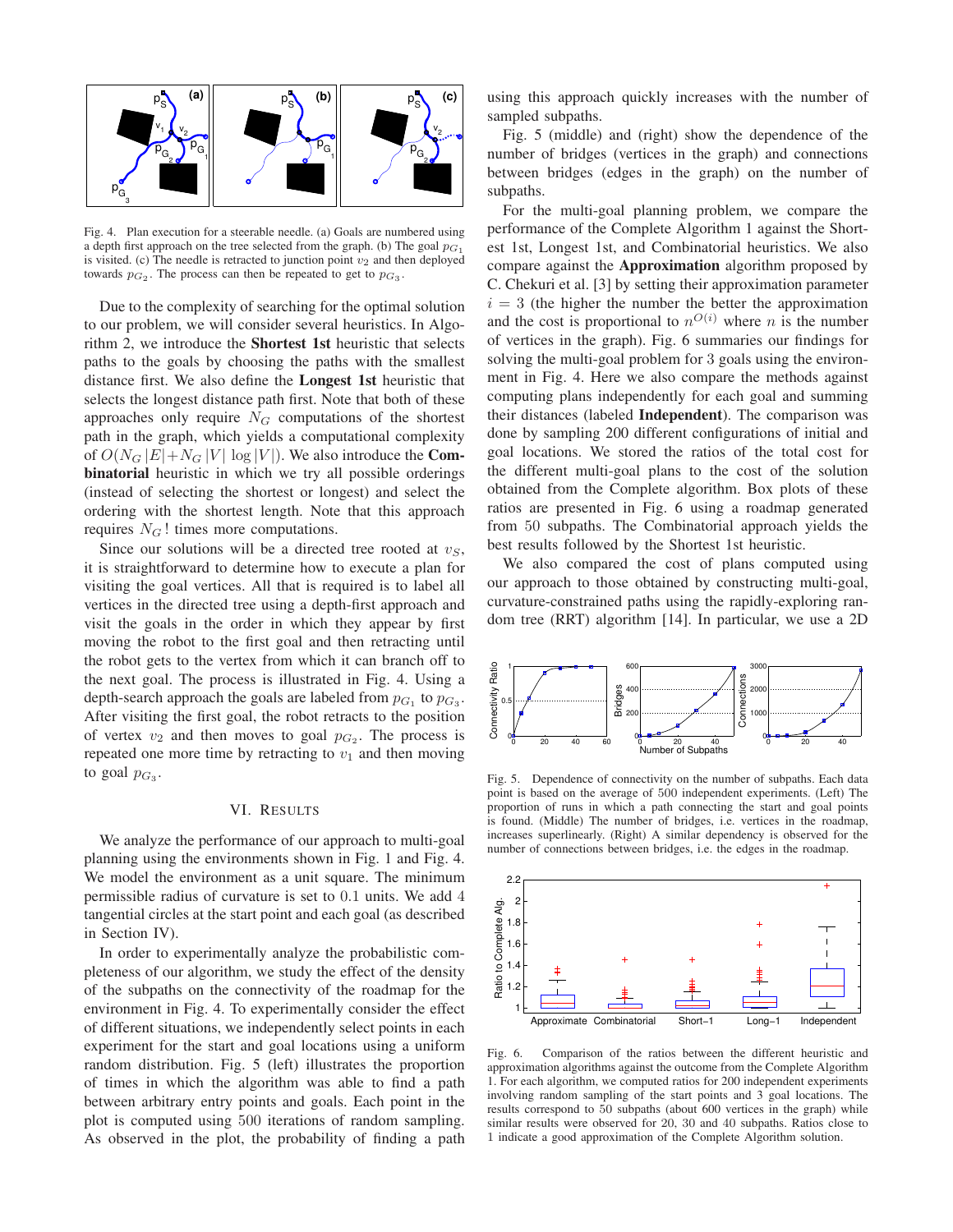

Fig. 7. Cost of the optimal path as a function of the number of subpaths using our approach for the start and goal points in the environment in Fig. 1. Optimal costs for each goal computed individually (left). Cost of heuristics for multi-goal Steiner tree problem (right).

variant of the algorithm proposed by Patil et al. [19] to efficiently compute curvature-constrained paths on a plane. The RRT algorithm has been successfully applied to solving motion planning problems for systems with complex differential constraints, but the method offers no guarantees on optimality. For the test case shown in Fig. 4, the average cost of plans computed using the RRT algorithm across multiple runs was 1.5 times greater than the cost of plans computed using our approach.

Finally, we evaluate the overall optimal performance of the method for single and multi-goal planning using the environment and set of start and goal locations in Fig. 1. As shown in Fig. 7 (left), the cost of an optimal path found by the method decreases toward the optimal solution as the number of sampled subpaths increases. Similarly, Fig. 7 (right) shows how the multi-goal heuristic methods also converge.

#### VII. EXTENSION TO 3D ENVIRONMENTS

Our results can be extended to 3D by sampling circles with arbitrary orientation, and then connecting them using a bridge. It is not possible to find a single circular arc that is tangent to two circles in general configuration in 3D. Hence, we will consider using two arcs.

First, we need to model the problem using its forward kinematics. We refer the reader to the text by R. M. Murray et al. [17] for a thorough treatment of reference frames and the use of homogeneous coordinates to represent affine transformations as matrix multiplications. We can model the transformations between two circles tangent to each other by considering two coordinate transformations: one going from the initial circle to an intermediate perpendicular circle, that has its center in the original one; and a similar transformation



Fig. 8. Connecting two circles with arbitrary location and orientation in 3D using two tangent circles. (a) Base configuration with  $\theta_i = 0$ . (b) Configuration with arbitrary  $\theta_i$  values.



Fig. 9. Results of our multi-goal algorithm applied to an environment with 3 spherical obstacles and 3 goal configurations (point locations and desired orientation). Multiple views of the same plan are shown.

from the intermediate circle to a third circle. This procedure guarantees that the third circle is tangential to the original circle. Hence, we will have a total of 6 transformations if we consider 4 circles. The transformation between adjacent coordinate frames can be expressed as:

$$
g_{i-1,i} = \begin{bmatrix} \cos(\theta_i) & 0 & -\sin(\theta_i) & r\cos(\theta_i) \\ \sin(\theta_i) & 0 & \cos(\theta_i) & r\sin(\theta_i) \\ 0 & -1 & 0 & 0 \\ 0 & 0 & 0 & 1 \end{bmatrix}
$$
 (2)

where  $\theta_i$  is the angle that specifies the position between circles  $i - 1$  and  $i$ ,  $g_{j,i} := g_{i,j}^{-1}$  for  $i < j$ , and  $g_{i,j} :=$  $g_{i,i+1} \cdots g_{j-1,j}$ . We associate with circle  $C_1$  the coordinate frame  $\Psi_0$  and with circle  $C_2$  the frame  $\Psi_6$ . Each reference frame is located at the center of the circle with the z-axis perpendular to it. Fig. 8 illustrates the configuration of circles  $C_1$  and  $C_2$  (both in black), the connecting circles (in blue), and the intermediate circles (dotted lines).

For the inverse kinematics problem we are given coordinate frames  $\Psi_0$  and  $\Psi_6$  and would like to compute the angles  $\theta_i$ . Let us define g as the given transformation from frame  $\Psi_0$  to  $\Psi_6$ . Hence, the following equation must be true:

$$
g_{0,3}v = g \cdot g_{6,3}v,\tag{3}
$$

for  $v = v_1 := [0, 0, 0, 1]^\top$  and  $v = v_2 := [0, 0, 1, 0]^\top$ . Using the value of  $v_1$  ensures that the origin of the frame  $\Psi_3$  is the same when expressed using coordinate frames  $\Psi_0$  and  $\Psi_6$ . Using  $v_2$  ensures that the z-axis (which specifies the orientation of the circle) also agrees. We do not check for  $g_{0,3} = g \cdot g_{6,3}$  since we are only interested in matching the orientation of the circle and not the exact coordinate frame used to represent it.

The solution of the previous equation is equivalent to finding the minimum to the function:

$$
F(\Theta) = ||(I - g_{3,0} \cdot g \cdot g_{6,3})v_1||^2 + ||(I - g_{3,0} \cdot g \cdot g_{6,3})v_2||^2, (4)
$$

where  $I$  is the 4 by 4 identity matrix. This leads to a straightforward optimization problem.

An example of this approach for 3D configurations is illustrated in Fig. 9, where 1000 circles of radius 0.5 units were sampled over a unit cube with three spherical obstacles